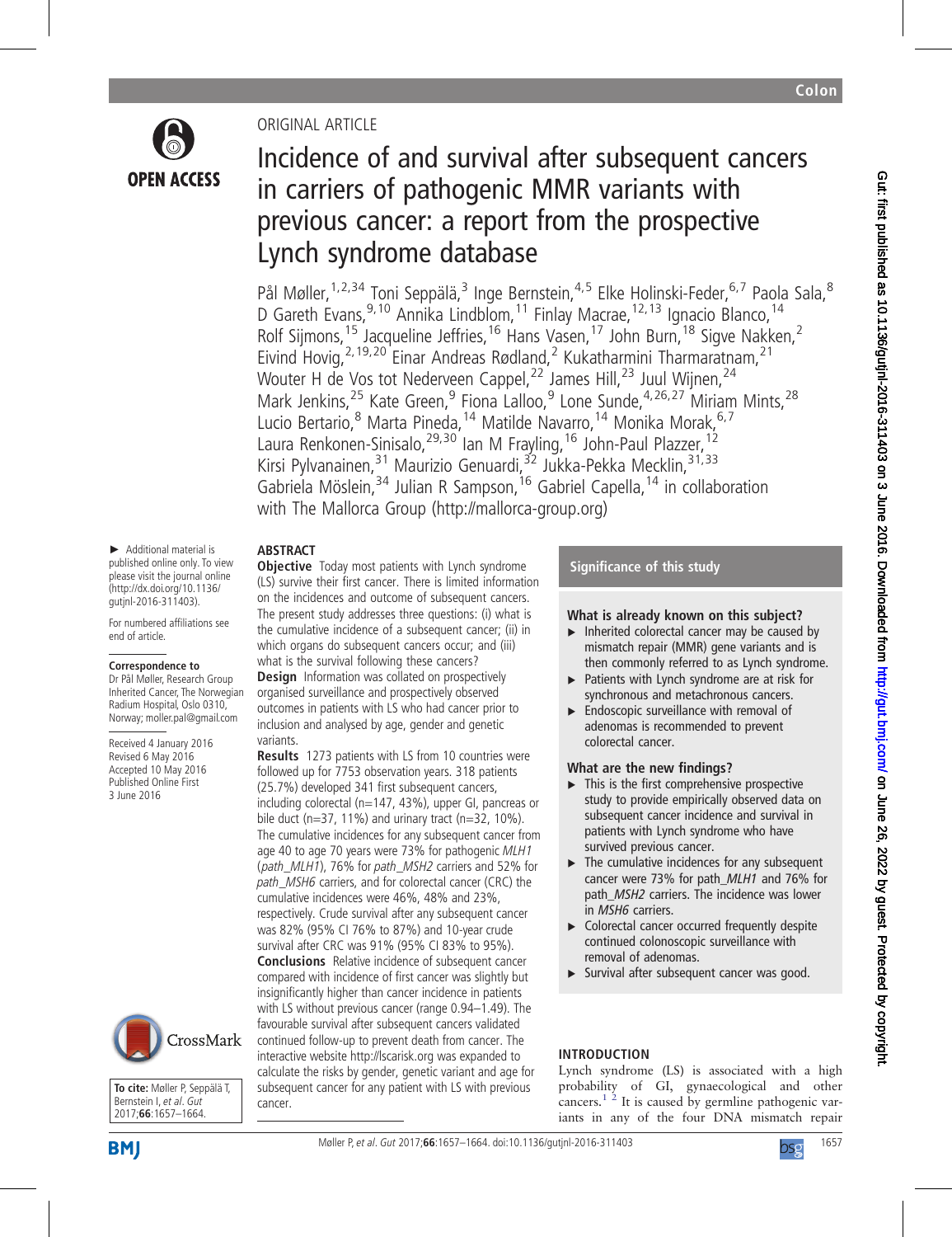## Significance of this study

## How might it impact on clinical practice in the foreseeable future?

- $\blacktriangleright$  The good survival of the prospectively detected cancers in our cohort supports continued medical follow-up including colonoscopy and promotion of cancer awareness, which may contribute to favourable outcomes in this high-risk group through early detection and treatment of cancers.
- ▸ The high incidence of a subsequent colon cancer after a first colon cancer may be an argument in favour of subtotal colectomy as treatment for first colon cancer.
- ▶ The freely available website<http://lscarisk.org> may be used to calculate risk for subsequent cancer in survivors of first cancer(s) using the patient's gender, pathogenic MMR gene variant and current age.

(MMR) genes. Such variants are here referred to as path MSH2, path MLH1, path PMS2 or path MSH6. Deletions in the EP CAM gene, which lead to methylation of the adjacent MSH2 promoter, are also referred to here as path MSH2. To date, most patients with LS have been identified following investigation because of their family or personal history of multiple and/or early-onset cancers.

Screening by colonoscopy is recommended to prevent colorectal cancer (CRC) by removing preinvasive neoplasia (aden-omas).<sup>[1 2](#page-7-0)</sup> Carriers of path MLH1, path MSH2, path MSH6 or path PMS2 require reliable information about their future cancer risk so that they can be offered appropriately targeted surveillance. However, a paucity of prospectively obtained information has led current clinical guidelines to rely heavily upon retrospective data from patient cohorts whose selection for molecular testing has been subject to diverse biases.

We have previously reported prospectively observed time to first cancer by mutated gene and gender in asymptomatic patients with LS undergoing follow-up including colonoscopy.<sup>[3](#page-7-0)</sup> CRC occurred with high incidence despite endoscopic surveillance with removal of adenomas. However, survival was excellent for patients with invasive CRC and for patients with endometrial and ovarian cancer.

The assumptions underlying current guidelines for healthcare for patients with LS, to which we have contributed, $<sup>1</sup>$  should be</sup> replaced by empirical observations whenever possible. However, there is limited empirical information from prospective studies on the outcomes for patients with LS who have survived a first cancer and are receiving continued surveillance according to existing guidelines.<sup>4</sup>

We designed the present study to address three questions in patients with LS who had survived previous cancer and were at risk of developing subsequent cancers: (i) what was the cumulative incidence of subsequent cancers, (ii) in which organs did subsequent cancers occur and (iii) what was survival following these subsequent cancers?

#### METHODS

#### Patients and interventions

Database design and inclusion criteria have been described previously.[3](#page-7-0) The study was a case-based, open observational study without a control group. All patients were 20 years of age or older at inclusion. Age at inclusion was age at the first prospectively planned colonoscopy. We included all patients with LS who survived their previous cancer(s) and continued to have surveillance with the aim of preventing death from a subsequent cancer. Inclusion was from the day of the first prospectively planned and completed colonoscopy undertaken as part of the patient's follow-up surveillance.

The patients with LS included in this report were demonstrated or obligate carriers of pathogenic MMR variants who had been diagnosed with cancer before or at the same age as when included (referred to as 'previous cancer' later). All patients had at least one previous cancer before or at inclusion. Prevalent cancers including all cancers in the colorectum or any other organ that were diagnosed at the same age as the first prospectively planned and completed colonoscopy following a previous cancer were also scored as previous cancers. All incident cancers reported here were detected after the first prospectively planned colonoscopy. All patients were considered survivors of first cancer(s) and subjected to follow-up for prevention or early treatment of a possible subsequent new cancer. All patients were subjected to follow-up including surveillance colonoscopy according to international guidelines.<sup>1</sup> <sup>2</sup> Follow-up was conducted as previously reported (see details in online supplementary table S2 with references). In brief, the interval between colonoscopies was reduced circa 1996 to 2 years or less in keeping with new international guidelines by all reporting centres except those in Finland. A detailed analysis comparing outcomes in the Finnish series to the rest is in preparation and will be reported separately.

All patients had MMR variants that were considered pathogenic by the contributing centre at the time of reporting to the database. To validate this judgement, all reported genetic variants were independently searched for in the Leiden Open Variation Database (LOVD) [\(http://chromium.lovd.nl/LOVD2/](http://chromium.lovd.nl/LOVD2/colon_cancer/) colon cancer/) in October 2015. Deletions in the EP CAM gene silencing MSH2 were scored as path MSH2 variants. In sum 617 of the patients had pathogenic (class 5) variants, 14 patients had probably pathogenic (class 4) variants and the remaining 642 patients had variants that were not found in LOVD.

The patients were followed until the last update of information, and scored as alive or dead at last update. The following information was used for this report: gender, genetic variant, age at inclusion, age at last update, age at any cancer, months since last colonoscopy to CRC, cancers scored by the first three positions in the ICD9 diagnostic system and age of death. The ICD9 diagnoses were copied from the medical files. All cancer diagnoses were included to avoid assumptions on which cancers to be part of LS to bias the results. Cancer stage at diagnosis was not available. Data were complete for all patients included except for eight patients who lacked data on months since last colonoscopy to CRC. Cancers diagnosed after the first subsequent cancer were not considered. When calculating time to subsequent cancer and survival, each patient was scored once only, irrespective of how many synchronous subsequent cancers the patient might have had.

The extent of surgery for previous CRC before inclusion may influence the incidence of subsequent CRC. In general, patients with colon cancer prior to inclusion would not have been recognised as LS and would have been subjected to standard treatment. Also, subtotal colectomy as treatment for a first colon cancer in LS has not been advocated widely in Europe.<sup>1</sup> The risk of a subsequent CRC may differ in patients subjected to subtotal colectomy compared with those who had less extensive surgery. We did not have access to details of surgical treatment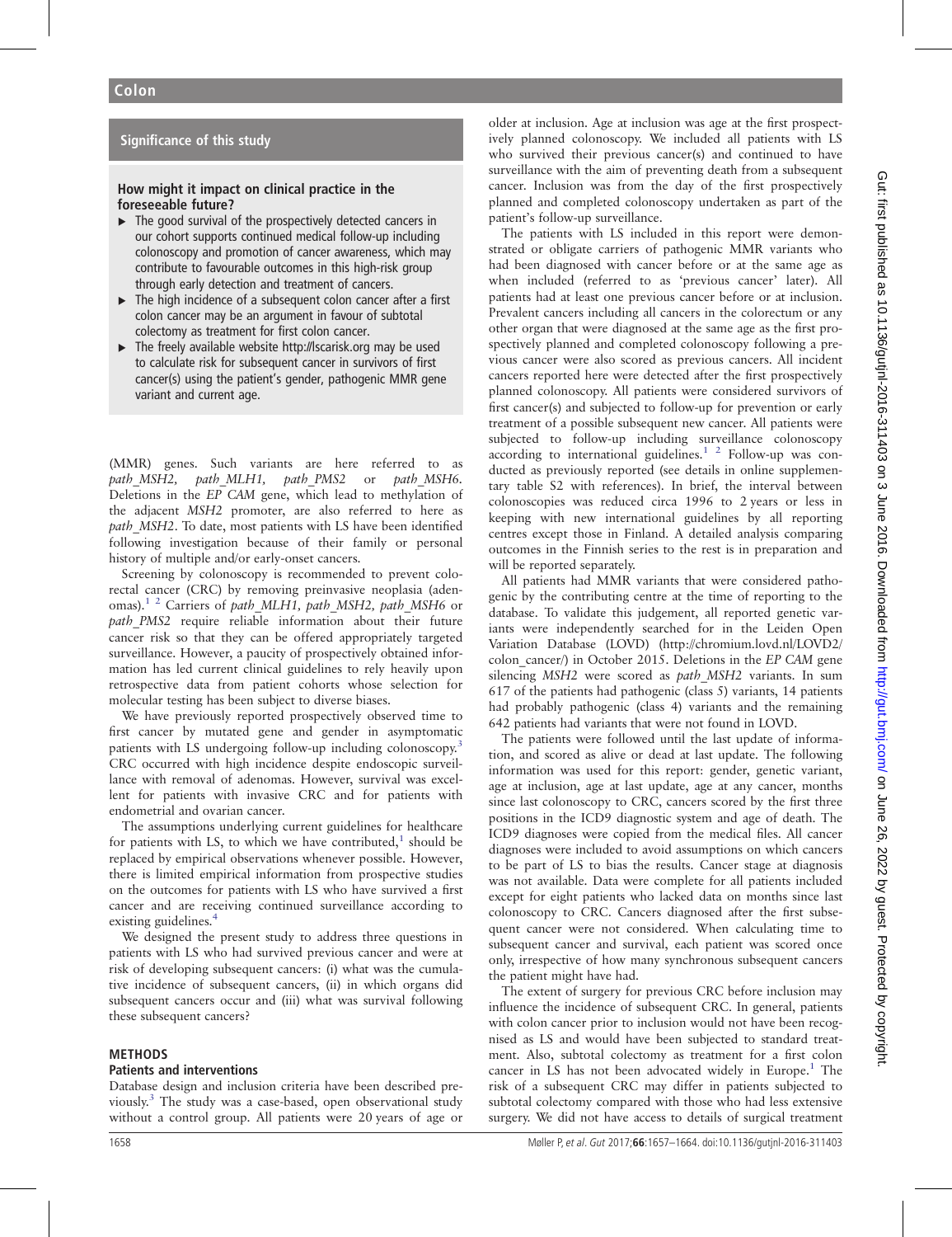of previous CRC, but we were interested to see whether the numbers observed in this study might allow planning of follow-up studies taking into account treatment for previous cancers, time from last colonoscopy to CRC and findings at last colonoscopy together with stage at diagnoses of CRC and the relations between these parameters and survival, all stratified by genetic variants. Additional confounding factors include modified risk for subsequent cancer following treatment with radiation or chemotherapy. Unfortunately, such information was not uniformly filed and/or not available from all the collaborating centres. We decided to analyse the dataset without discriminating between modes of treatment for any cancer, and the results must be interpreted accordingly.

Some centres have reported their prospective findings independently and their previously reported cases are included in the present series—see ref. [3](#page-7-0) and online supplementary table S2 for a list of previous publications.

#### Statistical methods

Annual incidence rates (AIRs) by age were calculated in 5-year cohorts from 25 to 69 years of age. Cumulative incidence, denoted by Q, was computed starting at age 25, assuming zero incidence before age 25, using the formula Q(age)=Q(age−1)+ (1−Q(age−1))·AIR(age) where AIR(age) is the AIR as estimated from the corresponding 5-year interval. SE for the AIR was estimated as SEAIR=sqrt(AIR·(1−AIR)/Yrs) where Yrs denotes the number of observation years in the 5-year age group for which the AIR is estimated. For cumulative incidence, the hazard rate H=−ln(1−AIR) was used with SE estimated as SEH=SEAIR/(1 −AIR). The SE, denoted by SEQ, of the cumulative incidence Q (age) up to the given age is computed in two steps. First, for each 5-year age interval, having hazard rate H with SE SEH, the contribution to the cumulative hazard from that interval is N·H with SE N·SEH where N is the number of years from that 5-year interval: for example, the cumulative incidence up to age 32 contains all 5 years from the 25–29 age interval, but only 3 years from the 30–34 age interval. The accumulated hazard CH is computed by adding the N·H values across age intervals, while the corresponding SE, SECH, is found by setting SECH<sup>2</sup> equal to the sum of (N·SEH) across age intervals. The accumulated hazard rate CH should now equal −ln(1−Q) with Q as computed above, while the SE of the cumulative incidence is computed as SEQ=SECH·(1−Q). We estimated 95% CIs as AIR  $\pm$ 1.96 SEAIR and Q $\pm$ 1.96 SEQ.

In contrast to our former report that focused on the penetrance of the pathogenic variants of the different MMR genes<sup>3</sup> this report focuses on cumulative cancer incidence from the age at which the previous cancer(s) was treated, and the results are presented by age at inclusion. In clinical practice, these figures provide the basis for improved advice for patients with LS who have been treated for cancer and now wish to know his/her risk of subsequent cancer. Cumulative incidences in this series relative to our former report<sup>3</sup> on patients with LS who had not had cancer before inclusion were calculated as cumulative incidence in this report divided by corresponding cumulative incidence in the former report.

The cumulative incidences in this report may be considered prospective risks for cancer when discussing outcome of predictive genetic testing, and the interactive website<http://lscarisk.org>, which was established previously based on our former report, was expanded to display the future cancer risk for any patient with LS who has already had cancer, by age, sex and genetic variant.

Crude survival after the first subsequent cancer to be diagnosed was assessed by the Kaplan–Meier survivor function (K–M). Results of K–M analyses are given as point estimates (95% CI). Two-by-two tables were considered by Fisher's exact p. For comparisons of groups twosample t-test,  $\chi^2$  test and Fisher's exact p test were used as appropriate.

### Ethics

All genetic tests were done with appropriate informed consent according to local and national requirements for healthcare and/ or research. No named data were exported from any participating centre.

#### RESULTS

A total of 1273 patients with LS including 555 males and 718 females, with cancer before or at inclusion, were observed for 4411 years (mean 6.1 years) in females and 3342 years (mean 6.0 years) in males. Mean age at inclusion was 51.6 years. Mean ages at inclusion were similar for path MLH1 and path MSH2 carriers (51.0 and 50.0, respectively), but older for path\_MSH6 and *path PMS2* carriers (57.6 and 55.9, respectively). For details on numbers included, observation years, mean observation years and mean ages at inclusion by country, gene and gender see table 1. The number of path\_PMS2 carriers was too small to allow detailed statistical calculations.

Prior to inclusion, the 1273 patients had developed 1835 cancers (mean 1.4 per patient), with CRCs accounting for 1161

Table 1 Number of cases, observation years and age at inclusion stratified on country of origin, genetic variant and gender

|                |                            |              | <b>Observation years</b> |                   | Age at inclusion |                   |
|----------------|----------------------------|--------------|--------------------------|-------------------|------------------|-------------------|
|                | <b>Number</b>              | <b>Total</b> | Mean<br>(range)          | 95% CI<br>of mean | Mean<br>(range)  | 95% CI<br>of mean |
| ALL            | 1273                       | 7753         | $6.1(1-29)$              | $\pm 0.24$        | $51.6(21-95)$    | $\pm 0.68$        |
| <b>Females</b> | 718                        | 441          | $6.1(1-29)$              | $\pm 0.33$        | $52.7(21-95)$    | $\pm 0.88$        |
| Males          | 555                        | 3342         | $6.0(1-27)$              | $\pm 0.36$        | $50.3(21-91)$    | ±1.04             |
|                | Grouped by country         |              |                          |                   |                  |                   |
| Finland        | 365                        | 2653         | $7.3(1-24)$              | $\pm 0.50$        | 53.6 (25-95)     | ±1.25             |
| UK             | 195                        | 988          | $5.1(1-16)$              | $\pm 0.51$        | $51.0(21-82)$    | ±1.71             |
| Denmark        | 181                        | 1004         | $5.5(1-15)$              | $\pm 0.49$        | $52.0(24-83)$    | ±1.70             |
| Spain          | 141                        | 743          | $5.3(1-13)$              | $\pm 0.60$        | $51.4(24-89)$    | ±2.08             |
| Germany        | 126                        | 650          | $5.2(1-29)$              | $\pm 0.73$        | $45.1(21 - 71)$  | ±1.88             |
| Norway         | 108                        | 684          | $6.3(1-19)$              | $\pm 0.92$        | $55.6(27-83)$    | ±2.20             |
| Sweden         | 61                         | 455          | $7.5(1-27)$              | ±1.31             | 52.8 (29-77)     | ±3.11             |
| Holland        | 55                         | 238          | $4.3(1 - 19)$            | ±1.18             | $51.6(22-82)$    | ±3.71             |
| Australia      | 35                         | 293          | $8.4(1-26)$              | ±1.95             | $44.9(22 - 70)$  | ±3.56             |
| Italy          | 6                          | 45           | $7.5(2-11)$              | ±3.46             | $42.7(33 - 55)$  | ±5.67             |
| path MLH1      | Grouped by gene and gender |              |                          |                   |                  |                   |
| <b>Females</b> | 305                        | 2172         | $7.1(1-29)$              | $\pm 0.55$        | $52.0(21-84)$    | ±1.42             |
| <b>Males</b>   | 284                        | 1906         | $6.7(1-21)$              | $\pm 0.52$        | 49.8 (23-91)     | ±1.45             |
| path MSH2      |                            |              |                          |                   |                  |                   |
| <b>Females</b> | 285                        | 1502         | $5.3(1-19)$              | $\pm 0.45$        | $51.6(22-83)$    | ±1.27             |
| <b>Males</b>   | 185                        | 1085         | $5.9(1-27)$              | $\pm 0.65$        | $47.5(21 - 73)$  | ±1.56             |
| path MSH6      |                            |              |                          |                   |                  |                   |
| <b>Females</b> | 109                        | 669          | $6.1(1-19)$              | ±0.86             | $57.6(27-95)$    | ±2.38             |
| <b>Males</b>   | 58                         | 265          | $4.6(1-13)$              | $\pm 0.75$        | 57.6 (33-83)     | ±3.44             |
| path PMS2      |                            |              |                          |                   |                  |                   |
| <b>Females</b> | 19                         | 68           | $3.6(1-13)$              | ±1.41             | 52.0 (37-68)     | ±4.05             |
| <b>Males</b>   | 28                         | 86           | $3.1(1-10)$              | $\pm 0.93$        | $58.5(27-77)$    | ±4.80             |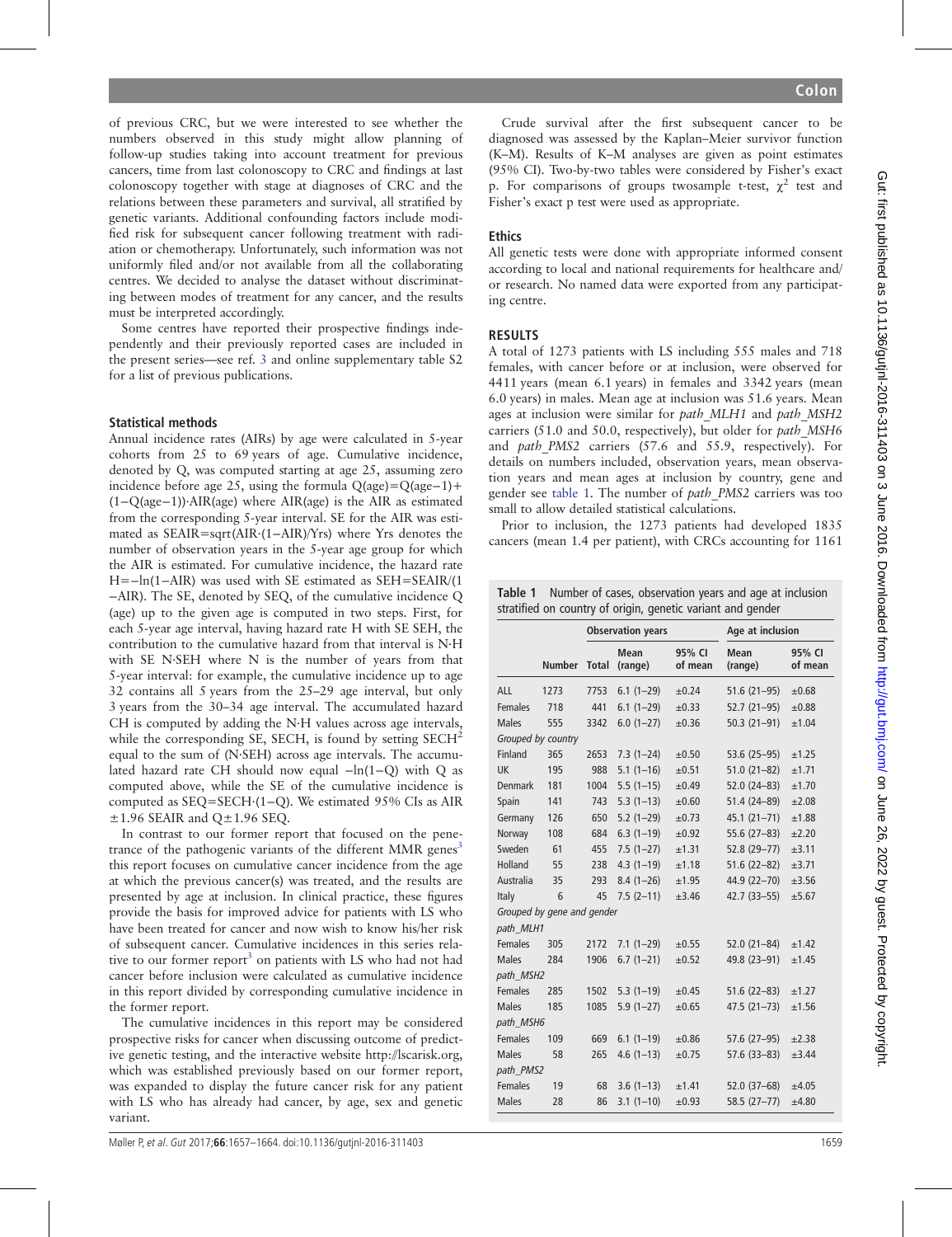(63%) of all previous cancers. CRCs represented 83% of cancers diagnosed in males and 49% of the cancers in females. Endometrial ( $n=296$ ) and ovarian ( $n=61$ ) cancers accounted for 28% and 6%, respectively, of all previous cancers in females. Urinary tract (n=80), breast (n=46), upper GI tract  $(n=41)$  and prostate  $(n=21)$  cancers were also frequently reported. The separate diagnoses by gender are given in table 2. Out of the 1273 patients, 392 (31%) had had two or more previous tumours: 268 (21%) had two, 91 (7%) had three, 22  $(2\%)$  had four, 9  $(1\%)$  had five, one  $(0.1\%)$  had six and one (0.1%) had seven cancers before inclusion.

## Spectrum of cancers diagnosed during follow-up

During follow-up 318 (25.7%) patients developed a subsequent cancer. In a minority of cases  $(n=18; 6%)$  two synchronous cancers were diagnosed: one patient had both a duodenal cancer and two skin cancers, and one had one colon cancer and three skin cancers. Skin cancers (excluding malignant melanomas) are often not reported and figures for skin cancers in the current report should be interpreted with caution. ICD9 diagnosis and gender of the 341 subsequent cancers are detailed in table 3. CRCs  $(n=147; 43%)$ , mainly colonic, were the most frequent cancers and were diagnosed in males and females at similar frequencies. Other frequent cancers included urinary tract  $(n=32)$ , stomach  $(n=14)$ , duodenum  $(n=9)$ , pancreas  $(n=8)$ , gall bladder  $(n=6)$  and brain tumours  $(n=7)$ .

|                  | Location of cancers diagnosed prior to inclusion |                |                |                |  |  |  |
|------------------|--------------------------------------------------|----------------|----------------|----------------|--|--|--|
| ICD <sub>9</sub> | Organ                                            | <b>Males</b>   | <b>Females</b> | All            |  |  |  |
| 153              | Colon                                            | 535            | 446            | 981            |  |  |  |
| 154              | Sigmoideum/rectum                                | 96             | 84             | 180            |  |  |  |
| 182              | Endometrium                                      |                | 296            | 296            |  |  |  |
| 183              | Ovary                                            |                | 61             | 61             |  |  |  |
| 151              | Stomach                                          | 5              | 5              | 10             |  |  |  |
| 152              | Duodenum                                         | 11             | 8              | 19             |  |  |  |
| 156              | Gall bladder/bile duct                           | 3              | 1              | 4              |  |  |  |
| 157              | Pancreas                                         | $\overline{2}$ | $\overline{2}$ | 4              |  |  |  |
| 189              | Urinary bladder                                  | 23             | 27             | 50             |  |  |  |
| 188              | Kidney/ureter                                    | 16             | 14             | 30             |  |  |  |
| 173              | Skin                                             | 21             | 28             | 49             |  |  |  |
| 174              | <b>Breast</b>                                    |                | 46             | 46             |  |  |  |
| 185              | Prostate                                         | 20             | 4              | 24             |  |  |  |
| 191              | <b>Brain</b>                                     | $\overline{2}$ | $\overline{7}$ | 9              |  |  |  |
| 140              | Lip                                              | 1              |                | 1              |  |  |  |
| 146              | Pharynx                                          |                | 1              | 1              |  |  |  |
| 150              | Oesophagus                                       | $\overline{2}$ |                | $\overline{2}$ |  |  |  |
| 155              | Liver                                            | 1              |                | 1              |  |  |  |
| 159              | Abdomen unspecified                              | 1              |                | 1              |  |  |  |
| 161              | Mouth                                            | 1              |                | 1              |  |  |  |
| 162              | Lung                                             | 1              | $\mathbf{1}$   | $\overline{2}$ |  |  |  |
| 171              | Soft tissue sarcoma                              | 3              | $\overline{7}$ | 10             |  |  |  |
| 172              | Melanoma                                         | 1              | $\overline{7}$ | 8              |  |  |  |
| 180              | Cervix                                           |                | 20             | 20             |  |  |  |
| 186              | <b>Testes</b>                                    | 6              |                | 6              |  |  |  |
| 190              | Eye                                              | $\overline{2}$ |                | $\overline{2}$ |  |  |  |
| 193              | Thyroid                                          |                | $\overline{2}$ | $\overline{2}$ |  |  |  |
| 194              | Endocrine tumour                                 | 1              | 1              | $\overline{2}$ |  |  |  |
| 199              | Unknown origin                                   | 3              | 1              | 4              |  |  |  |
| 200              | Haematological malignancies                      | $\overline{7}$ | $\overline{2}$ | 9              |  |  |  |
|                  | Sum                                              | 764            | 1071           | 1835           |  |  |  |

A total of 1273 patients with Lynch syndrome including 555 males and 718 females were considered.

Prostate cancer  $(n=20, 4\%)$  was the second most frequent cancer in males. In females, endometrial (n=30) and breast (n=15) cancers were also frequently detected. Of note, 336 of 718 (47%) females had endometrial and/or ovarian cancer before inclusion and an additional 59 (8%) had undergone hysterectomy and/or oophorectomy without having had endometrial or ovarian cancer. In addition, 20 (3%) had been treated for cervical cancer. Because of low numbers of gynaecological cancers, as well as possible selection artefacts due to previous hysterectomies, we estimated neither cumulative incidence nor survival of endometrial or ovarian cancers.

The mean age at diagnosis for the first subsequent cancer was 58.8 years (range 28–90 years). Notably, 48 of these subsequent cancers (15%) occurred after 70 years of age. Age at inclusion was similar for path MLH1 and path MSH2 carriers and similar for males and females. Because of the similar frequencies of CRC in males and females (table 3), both genders were considered as one group for calculation of cumulative CRC incidences.

#### Cumulative incidences of subsequent cancers

AIR of cancer in 5-year cohorts from age 25–70 years were calculated for any cancer and for CRC ([table 4\)](#page-4-0). The 10 patients included aged 20–24 years had no subsequent cancers before 25 years of age. AIRs at >70 years were not calculated since patients aged >70 years might not have been subjected to systematic colonoscopic surveillance in all centres.

| ICD <sub>9</sub> | Organ                  | <b>Males</b>   | <b>Females</b> | All            |
|------------------|------------------------|----------------|----------------|----------------|
| 153              | Colon                  | 57             | 57             | 114            |
| 154              | Rectum/sigmoid         | 20             | 13             | 33             |
| 182              | Endometrium            |                | 30             | 30             |
| 183              | Ovary                  |                | $\overline{7}$ | $\overline{7}$ |
| 151              | Stomach                | 9              | 5              | 14             |
| 152              | Duodenum               | 5              | 4              | 9              |
| 156              | Gall bladder/bile duct | 4              | $\overline{2}$ | 6              |
| 157              | Pancreas               | 4              | 4              | 8              |
| 188              | Urinary bladder        | 5              | 9              | 14             |
| 189              | Kidney/ureter          | 8              | 10             | 18             |
| 173              | Skin*                  | 13             | 14             | 27             |
| 174              | <b>Breast</b>          |                | 15             | 15             |
| 185              | Prostate               | 20             |                | 20             |
| 191              | <b>Brain</b>           | $\overline{2}$ | 5              | $\overline{7}$ |
| 141              | Tonque                 |                | 1              | 1              |
| 145              | Mouth                  | 1              |                | $\mathbf{1}$   |
| 155              | Liver                  | 1              | 1              | $\overline{c}$ |
| 159              | Abdomen unspecified    | 1              |                | 1              |
| 162              | Lung                   | 3              | 1              | $\overline{4}$ |
| 164              | Mediastinum            |                | 1              | 1              |
| 170              | Osteosarcoma           |                | $\overline{2}$ | $\overline{c}$ |
| 172              | Melanoma               |                | 1              | $\overline{1}$ |
| 180              | Cervix                 |                | 1              | 1              |
| 199              | Unknown origin         | $\overline{2}$ | $\overline{2}$ | $\overline{4}$ |
| 202              | Lymphoma               |                | 1              | $\mathbf{1}$   |
|                  | Sum                    | 155            | 186            | 341            |

A total of 1273 patients with Lynch syndrome including 555 males and 718 females were followed up.

\*Includes both epithelial skin cancer that is often not reported, and sebaceous gland invasive cancer. This specific diagnosis may not have been uniformly reported from the different centres.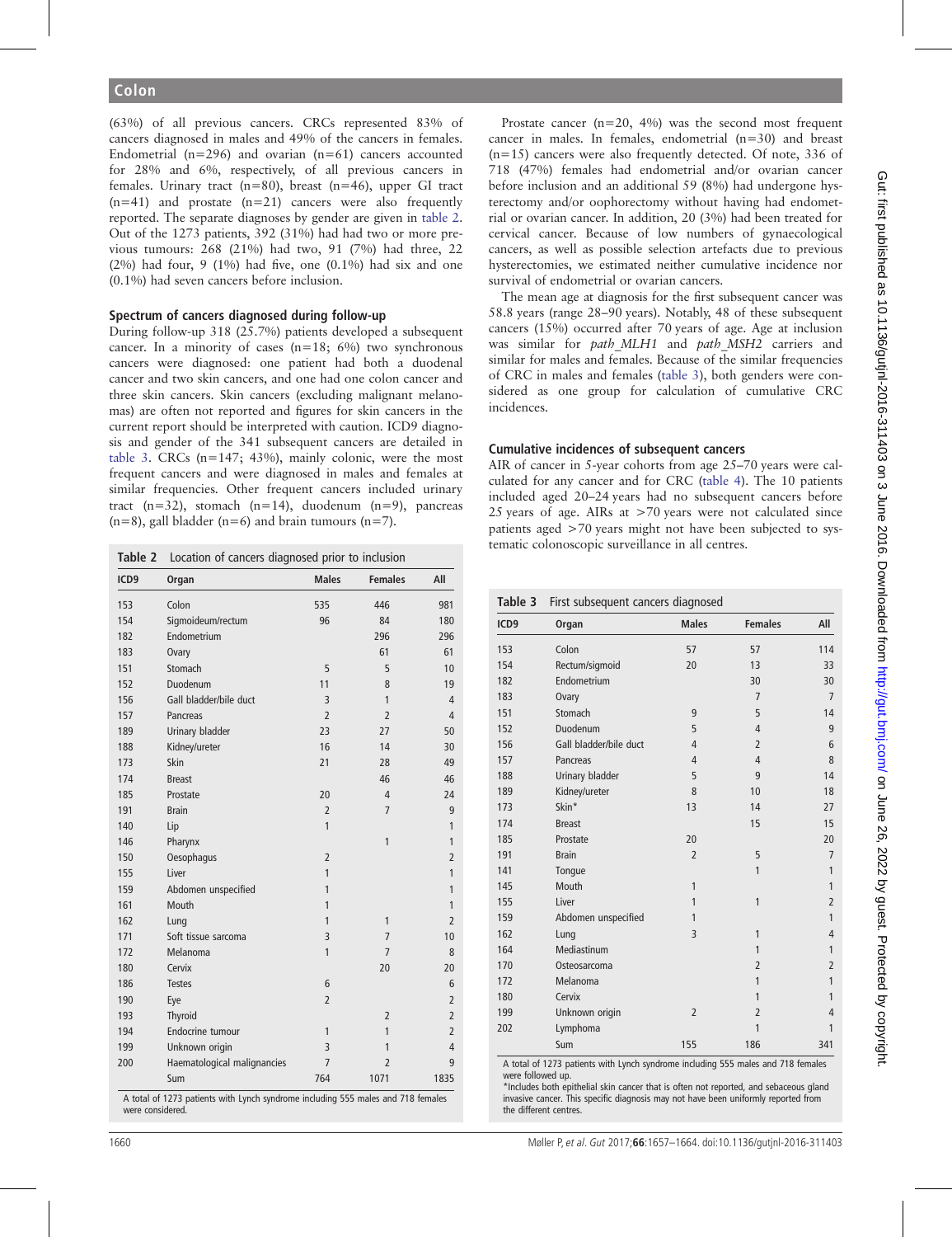<span id="page-4-0"></span>Table 4 Calculated cumulative incidence from current age to 70 years, for any subsequent cancer or for colorectal cancer as a subsequent cancer at 70 years by patient's current age and genetic variant, and comparison with corresponding incidences previously reported in patients who had not had cancer before inclusion

|                                           | at 70 years (95% CI)                                                          | Cumulative incidence for any subsequent cancer                 |                                                                                     | Cumulative incidence for colorectal as subsequent<br>cancer at 70 years (95% CI) |                                  |                          |
|-------------------------------------------|-------------------------------------------------------------------------------|----------------------------------------------------------------|-------------------------------------------------------------------------------------|----------------------------------------------------------------------------------|----------------------------------|--------------------------|
| Current age (years) path_MLH1             |                                                                               | path MSH2                                                      | path MSH6                                                                           | path MLH1                                                                        | path_MSH2                        | path MSH6                |
|                                           | Patients with LS having had previous cancer(s) (this report)                  |                                                                |                                                                                     |                                                                                  |                                  |                          |
| 40                                        |                                                                               |                                                                | 73% (66.9% to 79.2%) 76% (68.8% to 82.6%) 50% (33.8% to 66.5%) 46% (37.7% to 54.4%) |                                                                                  | 48% (38.1% to 58.1%)             | 23% (7.4% to 37.9%)      |
| 50                                        |                                                                               |                                                                | 65% (57.9% to 72.1%) 63% (54.1% to 71.8%) 47% (30.6% to 62.5%)                      | 38% (29.2% to 45.9%)                                                             | 35% (24.5% to 44.9%)             | 23% (7.4% to 37.9%)      |
| 60                                        |                                                                               |                                                                | 47% (38.2% to 56.0%) 42% (30.8% to 52.8%) 31% (15.4% to 47.0%) 24% (15.8% to 32.2%) |                                                                                  | 18% (8.2% to 27.3%)              | 13% (0.7% to 25.1%)      |
| Patients with LS without previous cancer* |                                                                               |                                                                |                                                                                     |                                                                                  |                                  |                          |
| 40                                        |                                                                               | 66% (57.8% to 74.2%) 67% (55.8% to 77.8%) 53% (38.6% to 68.6%) |                                                                                     | 37% (30.1% to 49.4%)                                                             | 28% (15.2% to 41.2%)             | 20% (4.4% to 35.4%)      |
| 50                                        |                                                                               | 53% (41.9% to 63.6%) 55% (40.4% to 69.0%) 43% (26.4% to 60.2%) |                                                                                     | 25% (18.0% to 39.6%)                                                             | 21\% (6.9\% to 34.1\%)           | 18% (2.8% to 33.8%)      |
| 60                                        |                                                                               | 32% (17.7% to 45.4%) 33% (14.4% to 51.5%) 24% (5.6% to 42.2%)  |                                                                                     | 13% (4.5% to 27.1%)                                                              | 14% (0.6% to 27.6%)              | 11% (2.8% to 33.8%)      |
|                                           | Relative cumulative incidencet patients with LS having had previous cancer(s) |                                                                |                                                                                     |                                                                                  |                                  |                          |
| 40                                        | 1.11 (0.96 to 1.29)                                                           | $1.13$ (0.95 to 1.38)                                          | $0.94$ (0.60 to 1.44)                                                               | 1.26 $(0.93$ to 1.77)                                                            | $1.70\pm(1.09 \text{ to } 3.24)$ | 1.14 $(0.33$ to 5.47)    |
| 50                                        | 1.23 (0.99 to 1.59)                                                           | $1.15$ (0.87 to 1.60)                                          | $1.09$ (0.63 to 1.91)                                                               | 1.50 (0.98 to 2.65)                                                              | $1.69$ (0.91 to 5.16)            | 1.23 (0.35 to 8.40)      |
| 60                                        | 1.49 (0.98 to 2.71)                                                           | 1.27 (0.74 to 2.97)                                            | 1.29 (0.53 to 5.76)                                                                 | 1.80 (0.88 to 8.62)                                                              | 1.26 (0.46 to 30.82)             | 1.17 (0.06 to $\infty$ ) |

\*Calculated from [online table](http://dx.doi.org/10.1136/gutjnl-2016-311403) in Møller et al 2015.

†Cumulative incidence in this report divided by cumulative incidence in patients with LS without previous cancer.[3](#page-7-0)

‡None of the cumulative incidences compared besides this one were significantly different (p<0.05).

LS, Lynch syndrome.

In patients who had cancer before the age of 40, the cumulative incidences for any further cancer by 70 years of age were high, being 73% for path MLH1, 76% for path MSH2 and 52% for *path MSH6* carriers (table 4). The cumulative incidences for CRC as a next cancer were 46% for path\_MLH1, 48% for path MSH2 and lower 23% (p<0.05) for path MSH6 carriers. Most of these incidences were higher than we have previously reported in patients with LS without cancer before inclusion, but not significantly so (table 4). Patient numbers did not allow for reliable calculations of cumulative incidence of subsequent cancers for *path PMS2* carriers. The limited numbers of late-occurring LS-associated cancers in the upper GI tract, urinary tract and brain precluded calculation of cumulative incidences of extra-CRCs stratified by genetic variants.

Next, we considered whether or not a previous history of colon cancer increased the incidence of CRC cancer in patients with LS. The cumulative incidences from 40 to 70 years were 36% in those having been diagnosed previously with colon cancer and 39% in those with non-CRCs only before inclusion (table 5).

Based on the AIRs in online supplementary table S1 and the algorithms described above, we included the cumulative future risk for any subsequent cancer or for CRC as a subsequent cancer for any age up to 70 years as a separate tab in the website available at<http://lscarisk.org>.

#### Time since last colonoscopy to CRC

Time since last colonoscopy to CRC was available for 133 (94%) of the 141 patients in whom the first subsequent cancer was a CRC [\(table 6](#page-5-0)). Sixty (46%) of CRCs were diagnosed within 2 years, and 102 (78%) within 3 years of the last colonoscopy. The time distribution of CRC diagnoses did not differ significantly from that observed in patients with LS without previous cancer(s) ( $p=0.10$ ; fi[gure 1\)](#page-5-0). We did note, however, that patients found to have subsequent CRC in this report had been colonoscopied according to protocol (with a 1-year, 2-year or 3-year interval) more consistently than were patients prior to their first CRC as reported in our former report.[3](#page-7-0) Only 9% of the CRCs were diagnosed 3.5 years or more since last colonoscopy.

#### Survival

Without having access to causes of death, we could only calculate crude survival. Since crude survival is more meaningful in young patients, we restricted survival analysis to patients who had a subsequent cancer before 65 years of age. Crude 10-year survival in the whole cohort after any subsequent cancer was 82% (95% CI 76 to 87). In path\_MLHI, path\_MSH2 or path MSH6 carriers, crude 10-year survival was 80% (95% CI 71% to 87%), 84% (95% CI 73% to 90%) and 84% (95% CI 51% to 96%), respectively, with no difference between genetic

Table 5 Calculated cumulative incidences for colorectal cancer from current ages as indicated in left column to 70 years of age for patients having had colon cancer before inclusion and for patients not having had colon cancer before inclusion

|                     | Calculated cumulative incidences of cancers from current age (in left column) to 70 years |                                                  |                                    |  |  |  |
|---------------------|-------------------------------------------------------------------------------------------|--------------------------------------------------|------------------------------------|--|--|--|
| Current age (years) | Colon cancer prior to inclusion (95% CI)                                                  | Extracolonic cancers prior to inclusion (95% CI) | Relative cumulative incidence*     |  |  |  |
| 40                  | 36% (29.0% to 43.8%)                                                                      | 39% (28.5% to 50.2%)                             | $0.92$ (0.61% to 1.32%)            |  |  |  |
| 50                  | 31% (24.3% to 38.9%)                                                                      | 25% (16.7% to 35.3%)                             | 1.24 (0.78% to 1.90%)              |  |  |  |
| 60                  | 19% (13.1% to 27.0%)                                                                      | 15% (6.6% to 23.0%)                              | 1.26 $(0.70\% \text{ to } 3.06\%)$ |  |  |  |

(95% CI) for all patients irrespective of genetic variant.

\*Cumulative incidence patients with colon cancer prior to inclusion divided by cumulative incidence in patients with Lynch syndrome with previous extracolonic cancers only; none of the differences between the cumulative incidences that we compared reached statistical significance (p>0.05).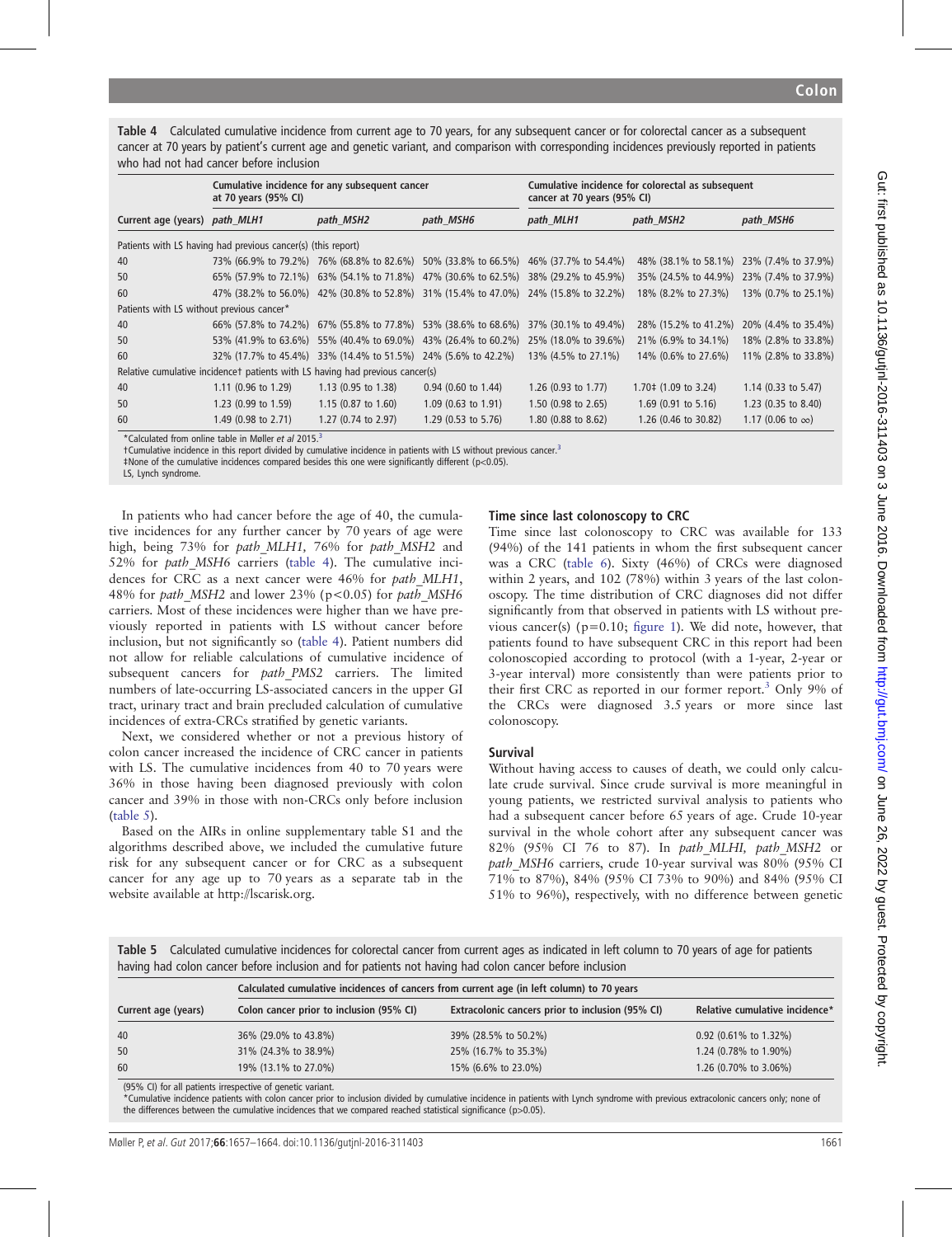<span id="page-5-0"></span>Table 6 Months elapsed between last complete colonoscopy and diagnosis of CRC

| <b>Months since last</b><br>colonoscopy | <b>Number</b><br><b>CRC</b> | <b>Cumulative</b><br>number CRC | <b>Cumulative</b><br>(%) |
|-----------------------------------------|-----------------------------|---------------------------------|--------------------------|
| $<$ 6                                   |                             | 1                               | 1                        |
| $6 - 11$                                | 12                          | 13                              | 10                       |
| $12 - 17$                               | 28                          | 41                              | 31                       |
| $18 - 23$                               | 19                          | 60                              | 45                       |
| $24 - 29$                               | 29                          | 89                              | 67                       |
| $30 - 35$                               | 13                          | 102                             | 77                       |
| $36 - 42$                               | 16                          | 118                             | 89                       |
| $43 - 47$                               | 3                           | 121                             | 91                       |
| $48 - 120$                              | 12                          | 133                             | 100                      |

variants ( $p=0.63$ ; fi[gure 2\)](#page-6-0). Crude 10-year survival in the whole series after CRC was 91% (95% CI 83% to 95%), and in path MLHI, path MSH2 or path MSH6 carriers 89% (95% CI 76% to 95%), 92% (95% CI 77% to 97%) and 100%, respectively, and with no significant difference between the pathogenic variants of the different genes (p=0.44; fi[gure 3](#page-6-0)).

#### **DISCUSSION**

Our study addressed three critical clinical questions in a large cohort of LS carriers of pathogenic variants of the MMR genes who had a history of previous cancer: (i) what is the cumulative incidence of subsequent cancers, (ii) in which organs will these subsequent cancers occur; and (iii) what is the survival following a subsequent cancer? Family G reported by Warthin in 1913 (later demonstrated to carry a *path MSH2* variant) illustrates the dismal outcome of LS prior to its formal identification: 10 out of the 12 females with cancer had 'cancer uterus' and none of them lived to develop a subsequent cancer.<sup>[5](#page-7-0)</sup> There is now a need for better information on what is happening to the growing number of cancer survivors in order to further



Figure 1 Result of two-sample t-test of months since last colonoscopy to colorectal cancer in previous report<sup>3</sup> and in this report: p=0.10.

individualise their continued healthcare. Such data are in principle not obtainable from retrospective studies, because many patients in former generations died from their first cancers and because of the ascertainment biases inherent in retrospective studies. This study is the first to present prospective empirical observations from multiple centres and including sufficient numbers to meet these needs.

Both CRCs and extra-CRCs continued to occur, and with a similar or moderately higher incidence compared with patients with LS who had not had cancer before inclusion (our previous report, 3). The point estimates that showed a modest increase in the incidence of cancer in LS cancer survivors compared with asymptomatic carriers need independent validation. If confirmed, a number of possible causes could be considered, among which are the impact of distinct penetrance patterns of different pathogenic variants of the same gene as well as the role of genetic and/or environmental modifiers.<sup>[6](#page-7-0)</sup>

Patients with previous colon cancer(s) were not at an increased risk for a subsequent colon cancer when compared with those with previous extracolonic cancers. Treatment of the first colon cancer is an obvious confounder in this observation: patients with LS with a first colon cancer treated with more extensive colonic resection reportedly have a lower risk of metachronous CRC than those receiving less extensive surgery.<sup>7</sup> <sup>8</sup> The current results indicate that we have enough cases of CRCs subsequent to a previous colon cancer to plan a study on examining relationship between treatment of previous colon cancer and incidence of subsequent CRC, and we will expand the database to do so. Also, for the current study we did not have information on adenoma identification and removal at surveillance colonoscopy that would enable us to consider the relation between adenomas detected/removed and subsequent CRC. The database is currently being expanded to include information on adenomas to this end, and the results will be reported separately.

In line with our observations in patients without a previous history of cancer, non-compliance with surveillance could not account for the majority of CRCs (table 6 and figure 1).

A more detailed description of the relationships between time since last colonoscopy, stage of CRC at diagnosis and survival is of interest and we are in process of carrying out a further study to address these questions.

Of note, the incidence of CRC was similar in females and males, probably reflecting a reduced number of endometrial cancer because of the high proportion of females who had hysterectomy for previous endometrial cancer. In female patients with LS without previous cancer(s), endometrial cancer may be the first cancer and mask the high incidence of colon cancer. As mentioned above, in retrospective studies of former generations (family history/segregation analysis) many patients died from their first cancer, some females might have died from a first endometrial cancer, the number of CRCs in females might have been lower than in males, and this may have been reported as lower incidence of CRC in females. Regarding other extracolonic cancers, cancers of the urinary tract, upper GI tract including pancreas and bile duct, and brain were more frequent in the present cohort than in MMR mutation carriers with no previous history of cancer.<sup>[3](#page-7-0)</sup> This higher incidence may be associated with their older age.

Survival was excellent for subsequent CRC (fi[gure 3\)](#page-6-0), but slightly worse for any subsequent cancer (fi[gure 2](#page-6-0)), suggesting a worse survival for some extracolonic cancers. Lifetime cumulative incidence of specific cancers and their associated survival will need a different set of material and methods, and the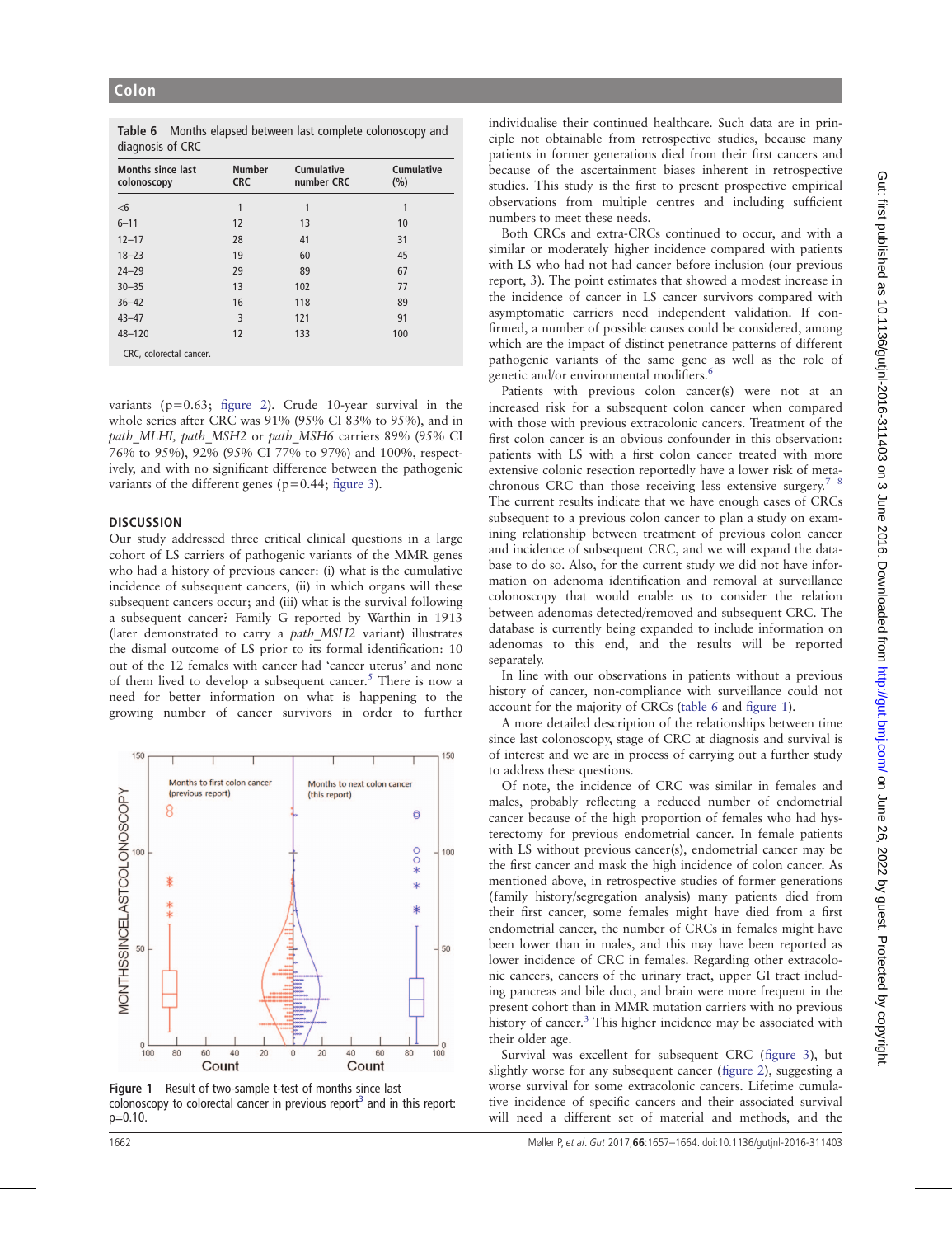<span id="page-6-0"></span>Figure 2 Survival after subsequent cancer by genetic variants (with 95% CIs as dotted line in same colour) when cancer diagnosed <65 years of age. Dotted lines indicate upper 95% CIs and broken lines indicate lower 95% intervals. There was no death observed in *path* PMS2 carriers.

Crude survival by genetic variant



database is currently being expanded to report on this separately and at a later time. Furthermore, the good survival of all prospectively detected cancers in our cohort supports continued medical follow-up and promotion of cancer awareness, which may contribute to favourable outcomes in this high-risk group through early detection and treatment of cancers. In principle, we should have had a control group without any intervention to conclude that the favourable survival observed was associated with our interventions. How to construct such a control group, if possible, is a challenge for future research.

The present study design has several strengths. It is the first prospective study with power to give reliable estimates on risk for subsequent cancers in patients with LS and for survival when it occurs. The methods used adjust for unequal distributions of ages and are suitable to demonstrate variations related to age between and within the groups examined. The results reported here provide a solid basis for statistical power calculations that will inform the feasibility of relevant studies in this field. The observations analysed and discussed in this report are summarised in online supplementary table S1 and the corresponding observations in our former report on patients with LS without cancer prior to inclusion are given in online supplemen-tary table S1 in our former report.<sup>[3](#page-7-0)</sup>

Some limitations are also apparent, and the results presented must be interpreted accordingly. Detailed information on the management of first cancers or precancers that might have





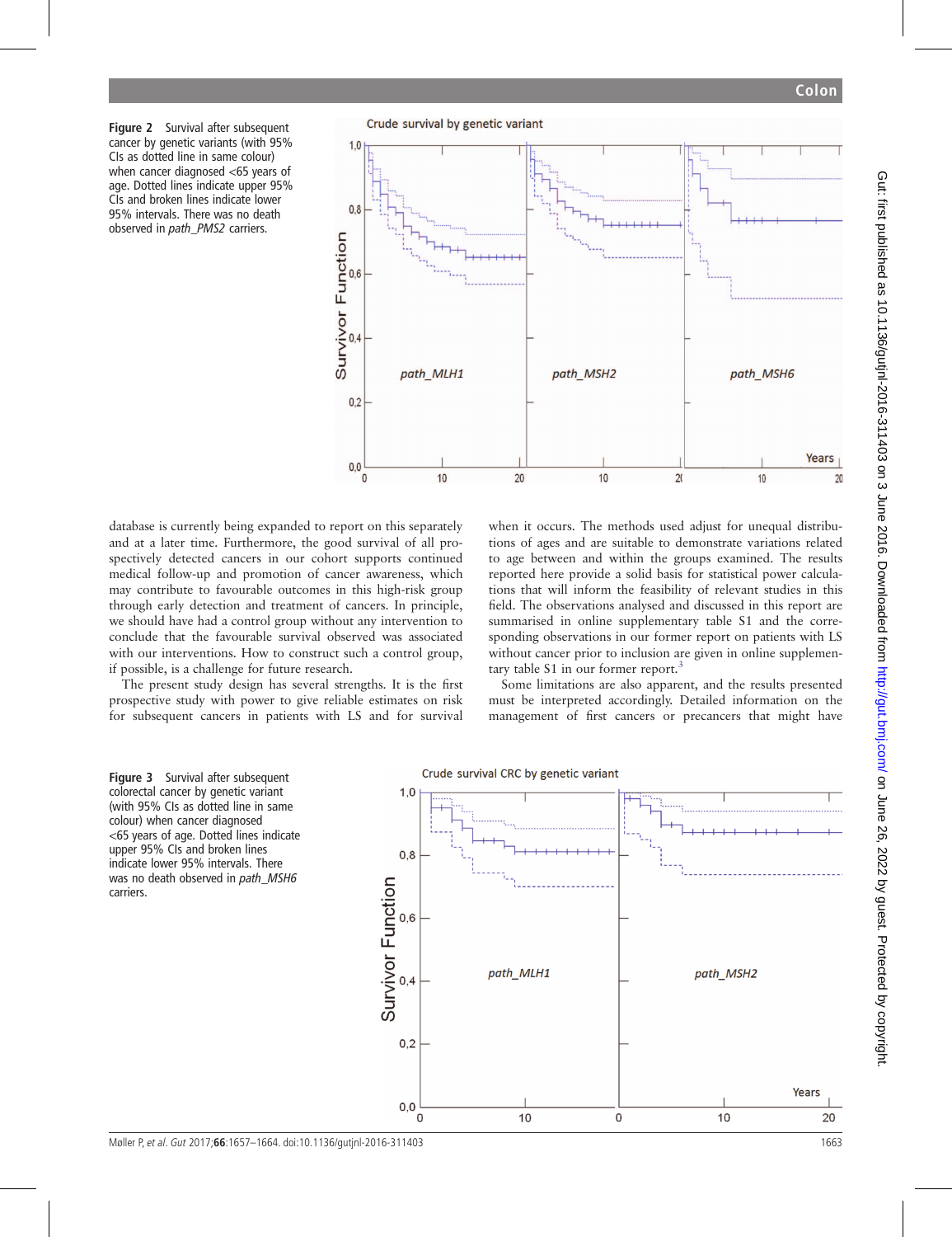<span id="page-7-0"></span>modified the incidences reported, as well as the number of adenomas removed at colonoscopy and their histopathology, are of interest and will be addressed in further studies.

#### **Conclusions**

We have previously reported that most patients with LS survive their first cancer(s). $3$  Here we report a high incidence of subsequent cancers, and that most patients survive their subsequent cancer(s) as well. While the implementation of successful follow-up strategies has produced a large and growing cohort of LS survivors, we still have limited information on what will happen next to these patients. We will expand our database to provide more information on what these patients have experienced so far, and we will continue our prospective observations. We welcome other centres to join us so that we can identify sufficient numbers of patients to address more questions of importance to patients and healthcare professionals.

The results reported here are empirical observations and may be used for genetic counselling based on the premises given. We have established an open access interactive website [http://](http://lscarisk.org) [lscarisk.org](http://lscarisk.org) that may now be helpful for patients with LS both without and with previous cancers. It includes our prospective observations and the algorithms described to calculate specific cancer risk estimates for any patient with LS. To date, this is the most comprehensive tool to assess age-related, gene-related and gender-related cancer risk in patients with LS.

For further information on the collaborating activities please visit<http://insight-group.org/> and [http://mallorca-group.org/.](http://mallorca-group.org/) To tailor cancer risk prediction according a given patient's age, gender, MMR gene variant and history of previous cancer, visit [http://lscarisk.org.](http://lscarisk.org)

#### Author affiliations <sup>1</sup>

<sup>1</sup> Research Group Inherited Cancer, Department of Medical Genetics, The Norwegian Radium Hospital, Oslo University Hospital, Oslo, Norway

<sup>2</sup>Department of Tumor Biology, Institute of Cancer Research, The Norwegian Radium Hospital, Part of Oslo University Hospital, Oslo, Norway

<sup>3</sup> Department of Surgery, Central Finland Health Care District, Jyväskylä, Finland

4 The Danish Hereditary Non-polyposis Colorectal Cancer Register, Clinical Research

Centre, Copenhagen University Hospital, Hvidovre, Denmark

5 Department Surgical Gastroenterology, Aalborg University Hospital, Aalborg, Denmark

<sup>6</sup>Medizinische Klinik und Poliklinik IV, Campus Innenstadt, Klinikum der Universität München, Munich, Germany

<sup>7</sup> MGZ—Medizinisch Genetisches Zentrum, Munich, Germany<br><sup>8</sup> Unit of Hereditary Digestive Tract Tumors IRCCS, Istitute Na

<sup>8</sup>Unit of Hereditary Digestive Tract Tumors IRCCS, Istituto Nazionale Tumori, Milan, Italy

<sup>9</sup> Manchester Centre for Genomic Medicine, Central Manchester University Hospitals NHS Foundation Trust, Manchester, UK

<sup>10</sup>Manchester Centre for Genomic Medicine, University of Manchester, Manchester, UK

 $11$ Department of Molecular Medicine and Surgery, Karolinska Institutet, Stockholm, Sweden

12Colorectal Medicine and Genetics, The Royal Melbourne Hospital, Melbourne, Victoria, Australia<br><sup>13</sup>Department of Medicine, Melbourne University, Melbourne, Australia

<sup>14</sup>Hereditary Cancer Program, Institut Català d'Oncologia-IDIBELL, L'Hospitalet de Llobregat, Barcelona, Spain

<sup>15</sup>Department of Genetics, University of Groningen, University Medical Center

Groningen, Groningen, The Netherlands<br><sup>16</sup>Institute of Medical Genetics, Cardiff University School of Medicine, Cardiff, UK 17 Department of Gastroenterology and Hepatology, Leiden University Medical Centre,

Leiden, The Netherlands<br><sup>18</sup> Institute of Genetic Medicine Newcastle University, Newcastle upon Tyne, UK <sup>19</sup>Institute of Cancer Genetics and Informatics, The Norwegian Radium Hospital, Part

of Oslo University Hospital, Oslo, Norway<br><sup>20</sup>Department of Informatics, University of Oslo, Oslo, Norway

 $^{21}$ Department of Mathematics and Statistics, Lancaster University, Lancaster, UK  $^{22}$ Department of Gastroenterology and Hepatology, Isala Clinics, Zwolle, The Netherlands

<sup>23</sup> Department of Surgery, Central Manchester University Hospitals NHS Foundation Trust and University of Manchester, Manchester, UK

<sup>24</sup>Department of Clinical Genetics and Department of Human Genetics Leiden University Medical Centre, Leiden, The Netherlands

25Centre for Epidemiology and Biostatistics, Melbourne School of Population and Global Health, The University of Melbourne, Parkville, Victoria, Australia<br><sup>26</sup>Department of Clinical Genetics, Aarhus University Hospital, Aarhus, Denmark <sup>27</sup>Department of Biomedicine, Aarhus University, Aarhus, Denmark  $^{28}$ Division of Obstetrics and Gynecology, Department of Women's and Children's

health, Karolinska Institutet, Karolinska University Hospital, Stockholm, Sweden<br><sup>29</sup>Department of Surgery, Helsinki University Hospital, Helsinki, Finland

<sup>30</sup>Genome-Scale Biology Research Program, University of Helsinki, Helsinki, Finland<br><sup>31</sup>Department of Education and Science, Central Finland Health Care District, Jyväskylä, Finland

<sup>32</sup>Institute of Genomic Medicine, "A. Gemelli" Faculty of Medicine, Catholic University of the Sacred Heart, Rome, Italy<br><sup>33</sup>University of Eastern Finland, Jyvaskyla, Finland

<sup>34</sup>Surgical Center for Hereditary Tumors, HELIOS University Clinic Wuppertal, University Witten-Herdecke, Wuppertal, Germany

Twitter Follow Toni Seppälä at [@Adductor](http://twitter.com/Adductor) and Ignacio Blanco at [@consejogenetico](http://twitter.com/consejogenetico)

Contributors PM: Designed the study, managed the database and computed the results. PM, JRS and GC wrote the manuscript. EH, SN, EAR and KT calculated the CIs to the cumulative incidences. EH and SN constructed the website calculating individual risks. All: Participated in study design, interpreted the results, commenting the manuscript and approved the final manuscript.

Fundina The Finnish contribution was supported by The Finnish Cancer Foundation, The Sigrid Juselius Foundation, Mary and Georg Ehrnrooth foundation and State Research Funding. D Gareth Evans is an NIHR senior investigator. Mark Jenkins has a Fellowship from the National Health and Medical Research Council of Australia. The Spanish contribution has been funded by the Spanish Ministry of Economy and Competitiveness SAF2012-33636, SAF2015-68016-R (GC, MP); the Carlos III Health Institute; RTICC (RD12/0036/0031); the Scientific Foundation Asociación Española Contra el Cáncer; and the Government of Catalonia (2014 SGR 338) and the Welsh Contribution by the Wales Gene Park. The Swedish contribution was supported by the Swedish Cancer Society, the Swedish Research Council and the Stockholm Cancer Society.

**Competing interests** JB has a patent for high-speed low-cost tumour profiling pending to JB and QuantuMDx.

Ethics approval Each reporting centre local approval as mentioned in text.

Provenance and peer review Not commissioned; externally peer reviewed.

Open Access This is an Open Access article distributed in accordance with the Creative Commons Attribution Non Commercial (CC BY-NC 4.0) license, which permits others to distribute, remix, adapt, build upon this work non-commercially, and license their derivative works on different terms, provided the original work is properly cited and the use is non-commercial. See: [http://creativecommons.org/](http://creativecommons.org/licenses/by-nc/4.0/) [licenses/by-nc/4.0/](http://creativecommons.org/licenses/by-nc/4.0/)

## **REFERENCES**

- Vasen HF, Blanco I, Aktan-Collan K, et al. Revised guidelines for the clinical management of Lynch syndrome (HNPCC): recommendations by a group of European experts. [Gut](http://dx.doi.org/10.1136/gutjnl-2012-304356) 2013;62:812–23.
- 2 Giardiello FM, Allen JI, Axilbund JE, et al. Guidelines on genetic evaluation and management of Lynch syndrome: a consensus statement by the US Multi-society Task Force on colorectal cancer. [Am J Gastroenterol](http://dx.doi.org/10.1038/ajg.2014.186) 2014;109:1159–79.
- 3 Møller P, Seppälä T, Bernstein I, et al. Cancer incidence and survival in Lynch syndrome patients receiving colonoscopic and gynaecological surveillance: first report from the prospective Lynch syndrome database. [Gut](http://dx.doi.org/10.1136/gutjnl-2015-309675) 2015.
- 4 Pylvänäinen K, Lehtinen T, Kellokumpu I, et al. Causes of death of mutation carriers in Finnish Lynch syndrome families. [Fam Cancer](http://dx.doi.org/10.1007/s10689-012-9537-3) 2012;11:467–71.
- 5 Warthin AS. Classicsin oncology: Heredity with reference to carcinoma as shown by the study of the cases examined in the pathological laboratory of the University of Michigan, 1895–1913. [CA Cancer J Clin](http://dx.doi.org/10.3322/canjclin.35.6.348) 1985;35:348–59.
- 6 Talseth-Palmer BA, Wijnen JT, Grice DM, et al. Genetic modifiers of cancer risk in Lynch syndrome: a review. [Fam Cancer](http://dx.doi.org/10.1007/s10689-013-9614-2) 2013;12:207–16.
- 7 Win AK, Lindor NM, Young JP, et al. Risks of primary extracolonic cancers following colorectal cancer in lynch syndrome. [J Natl Cancer Inst](http://dx.doi.org/10.1093/jnci/djs351) 2012;104:1363–72.
- 8 Parry S, Win AK, Parry B, et al. Metachronous colorectal cancer risk for mismatch repair gene mutation carriers: the advantage of more extensive colon surgery. [Gut](http://dx.doi.org/10.1136/gut.2010.228056) 2011;60:950–7.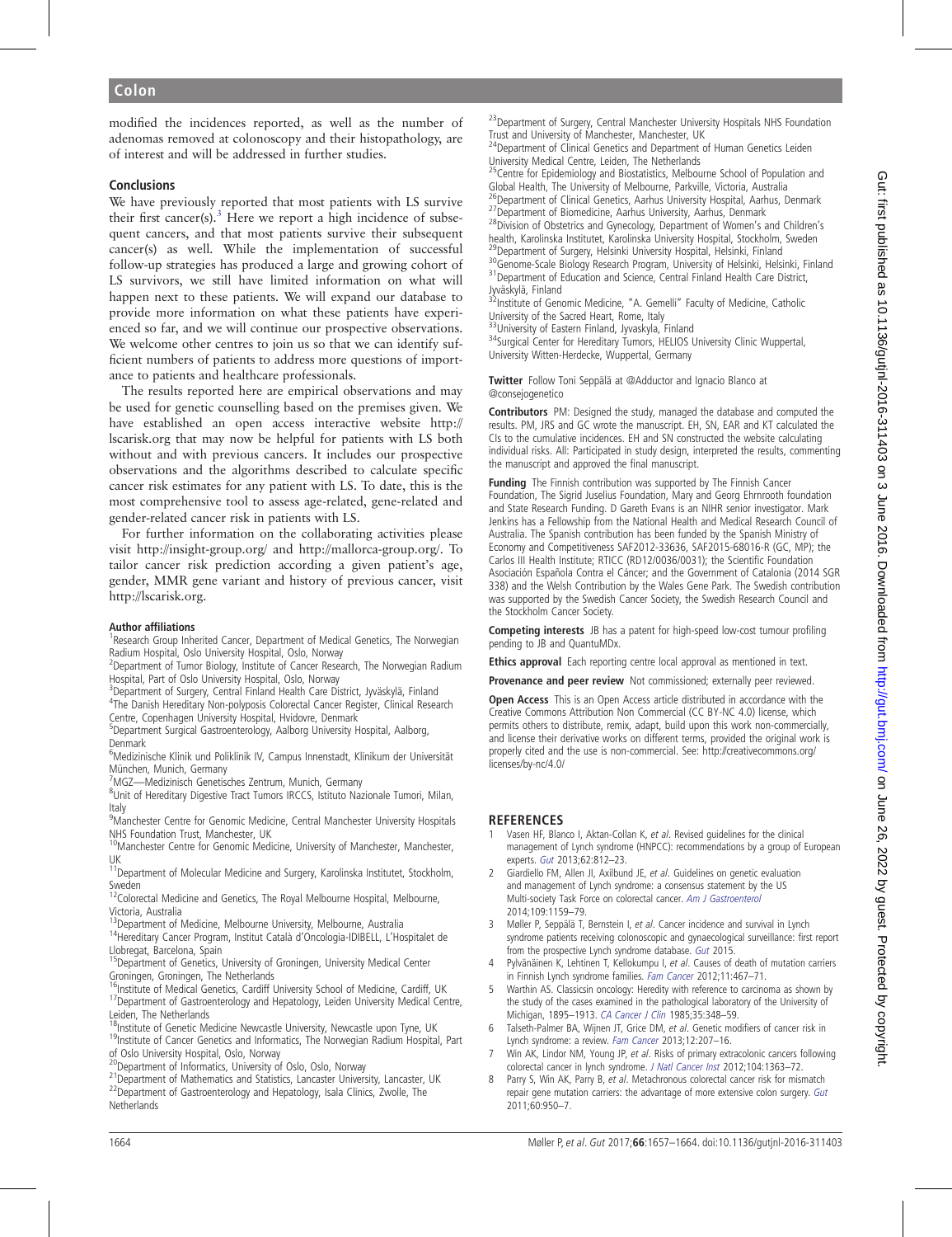# Formål

De fleste som følges opp for arvelig tarmkreft (Lynch syndrom - LS) blir i dag helbredet. Hvordan det videre går med disse er ikke godt dokumentert. Denne studien besvarer tre spørsmål: i) hva er insidens av ny kreft, ii) i hvilket organ vil slik ny kreft komme, og iii) hva er overlevelsen etter ny kreftsvulst?

# Metode

Prospektivt observert forløp etter kreft hos LS pasienter som ble fulgt med regelmessige kontroller ble observert og vurdert etter kjønn, alder og genfeil.

# Resultat

1273 LS pasienter fra 10 land ble observt i tilsammen 7753 år. 318 pasienter (25.7%) fikk 341 nyoppståtte kreftsvulster, blant disse var tykkendetarmskreft (n=47, 13%), kreft i tynntarm, magesekk, pancreas og gallegang (n=37, 11%) og urinveier (n=33, 10%). Kvinner og menn hadde like insidens av tykktarmskreft. For pasienter som hadde hatt sin første kreftsvulst før 40 år, var kumulativ insidens ny kreftsvulst ved 70 år som følger: 73% ved *MLH1* genfeil, 76% ved *MSH2* genfeil. For tykk- og endetarms-kreft var de tilsvarende insidenser 46% og 48%. Disse insidensene var litt – men ikke mye - høyere enn hos LS pasienter som ikke hadde hatt kreft tidligere (relativ kumulativ risiko 1.11-1.70). Pasienter med *MSH6* genfeil hadde lavere insidens ny kreft enn pasienter med *MLH1* eller *MSH2* genfeil. Årlig insidensrate for ny kreft var lavere i ung alder enn hos eldre. Tidligere tykktarmskreft var ikke forbundet med økt risiko for ny tykktarmskreft. Hos alle pasienter med ny kreftsvulst før 65 års alder, var 10 års overlevelse 82% (95% CI 76-87). Ti års overlevelse ved tykk- eller endetarmskreft var 91% (95% CI 83-95%).

## Konklusjon

Insidens av tykk- og endetarmskreft var høy tross oppfølging medd tarmkikkert og fjerning av polypper. Overlevelse etter ny kreftsvulst, og særlig etter ny tarmkreft, var svært god. Det betyr at i dag overlever ikke bare de fleste LS pasienter sin første kreftsvulst, men de blir også helbredet for nye svulster.

Vi har tidligere etablert en åpen interaktiv web-side http://lscarisk.org hvor risiko for hver